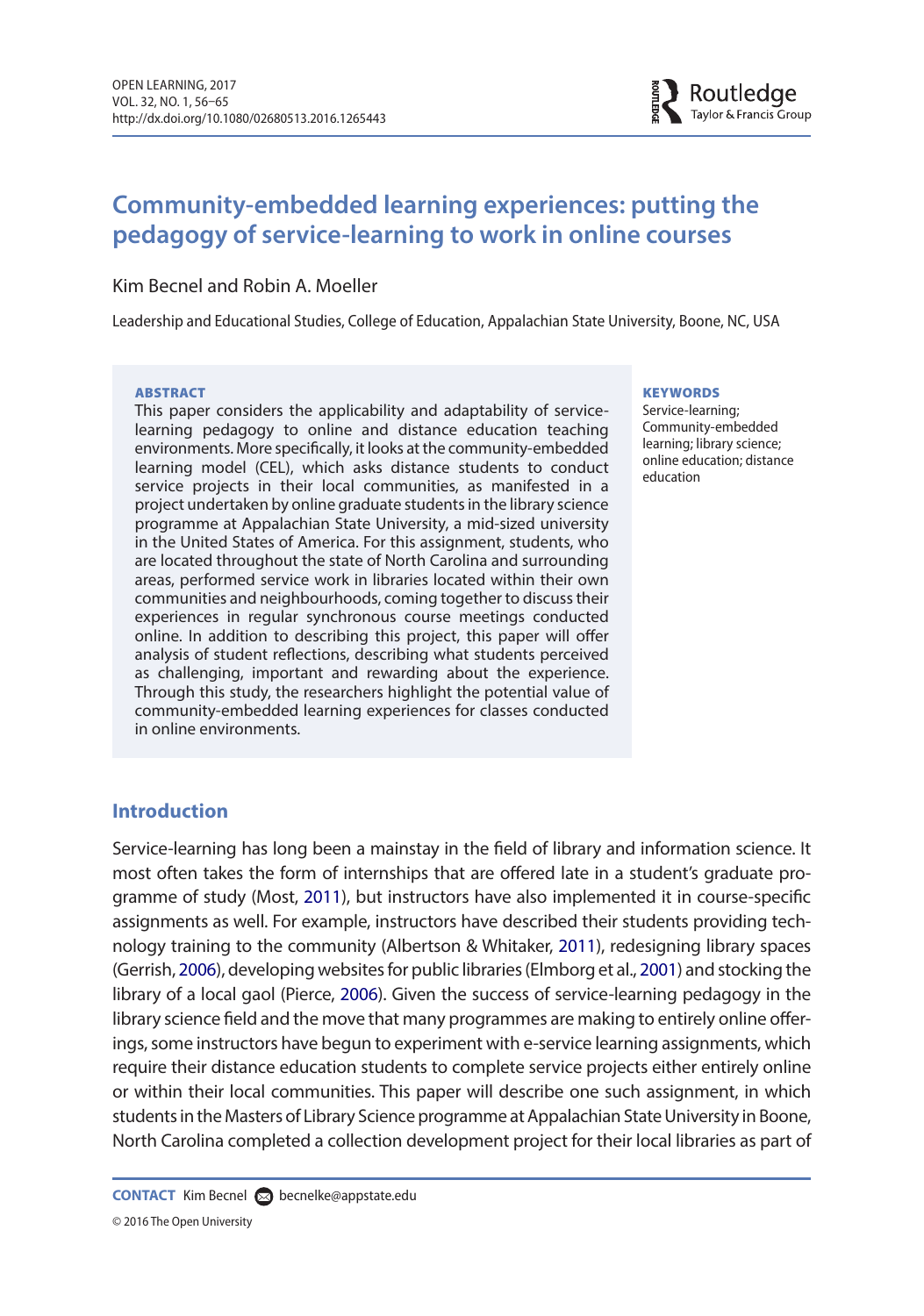the requirements of an online course. The researchers, who served as instructors for this course, also present an analysis of student reflections, describing students' perceptions of the experience and the benefits they gleaned through participation.

#### **Literature review**

<span id="page-1-3"></span>It has become well established that, when carefully planned and thoughtfully executed, service-learning pedagogy brings enormous benefits for students, positively impacting their academic success, sense of moral development and social responsibility, capacity for the practical application of knowledge and ability to think critically (Eyler, Giles, Stenson, & Gray, [2001\)](#page-8-5). It is not surprising, then, that instructors working in distance education programmes have sought to make use of this pedagogy that has worked so well in more traditional settings. The convenience of online learning combined with the opportunity for practical application can and does make for an enticing and effective learning experience (Bennett & Green, [2001;](#page-8-6) Waldner & Hunter, [2008\)](#page-9-0). In e-service learning assignments, some distance students complete both coursework and service work online, while others participate in service activities in their home communities while accessing the related coursework online (Strait & Sauer, [2004\)](#page-9-1). In either case, this type of pedagogy brings with it a specific set of challenges from both the instructor and the student perspective.

<span id="page-1-9"></span><span id="page-1-8"></span><span id="page-1-4"></span><span id="page-1-2"></span><span id="page-1-1"></span>For the instructor, e-service learning assignments require a considerable time investment to respond appropriately to individual students involved in unique projects and situations (Guthrie & McCracken, [2010a\)](#page-8-7). Further, instructors must devote time to developing and maintaining connections with agencies and students, often helping students through the process of identifying and approaching community partners who are comfortable with virtual or independent volunteers (Eudey, [2012](#page-8-8)). For students, especially those whose service projects involve some type of collaboration, it can sometimes prove difficult to accomplish team goals because of differing work schedules and personal obligations (Waldner & Hunter, [2008](#page-9-0)). Also, it has been suggested that a high level of self-direction and motivation is required of students in e-service learning courses, making them a possible challenge for students who need a high degree of structure and guidance to succeed in the classroom (Killian, [2004\)](#page-8-9).

<span id="page-1-7"></span><span id="page-1-6"></span><span id="page-1-5"></span><span id="page-1-0"></span>Despite these challenges, instructors working in the field of library and information science have reported successful forays into both types of e-service learning: service projects conducted entirely online and those completed in students' home communities. With regard to entirely online ventures, Agosto, Abels, Mon, and Harris ([2009](#page-8-10)) discuss a project in which students were asked to perform librarian duties for the Internet Public Library, while Sanchez ([2009](#page-8-11)) writes about a project anchored in Second Life, in which students helped to host virtual events for non-profit agencies. On the other hand, Kazmer [\(2005\)](#page-8-12) describes the CEL, in which students who are taking online courses perform service activities in their home communities. In the discussion of this model, the development of which involved multiple interviews with 47 library science graduate distance learning students, Kazmer ([2005](#page-8-12)) acknowledges that students, particularly adult distance learning students, draw from their course content, online community and face-to-face communities to inform their learning. Thus, in the CEL model, students interact with course content via the context of the community in which they live and work, and they share their experiences and developing perspectives with peers in their online learning communities (Kazmer, [2005](#page-8-12)). Kazmer notes that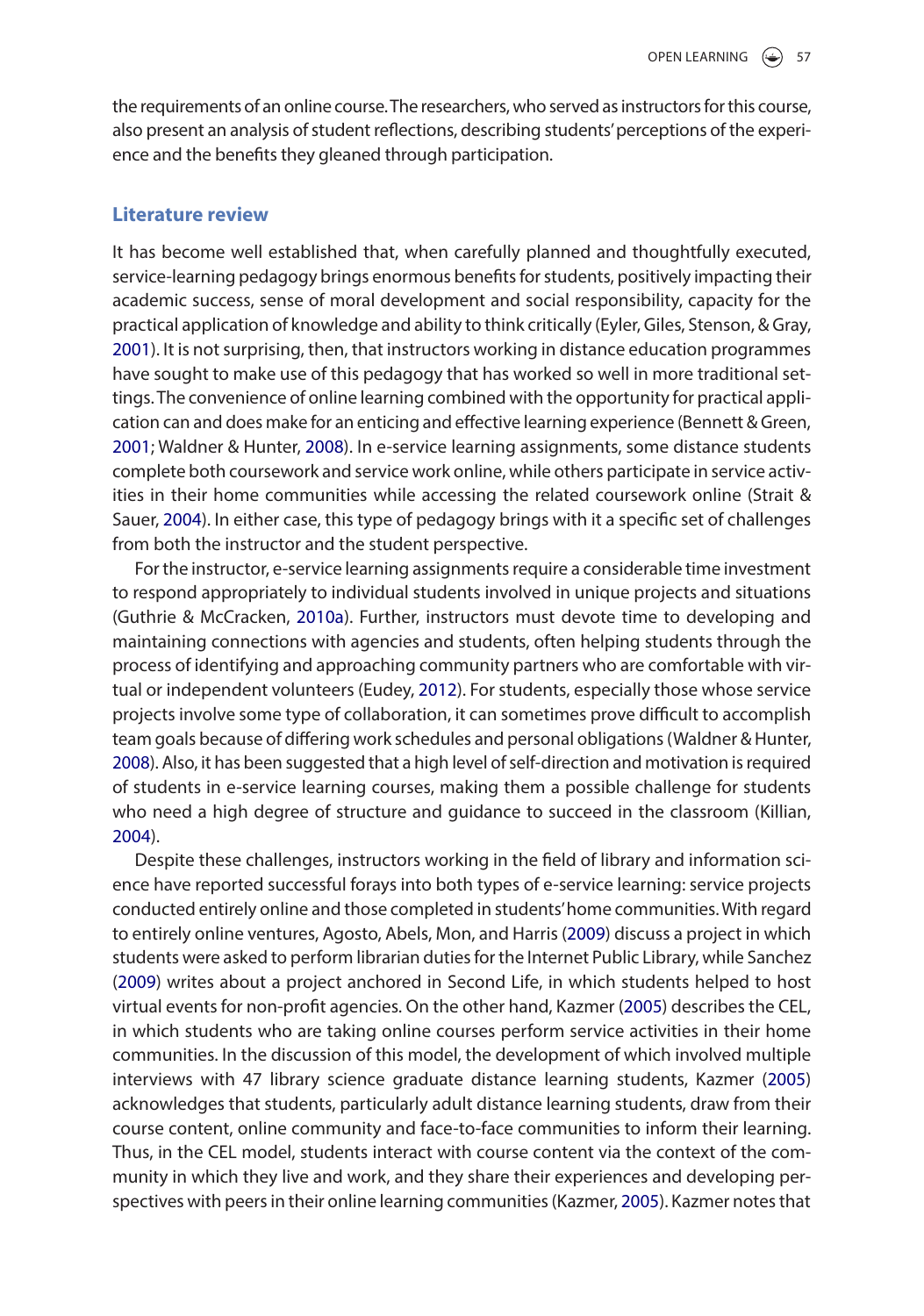58  $\leftrightarrow$  K. BECNEL AND R. A. MOELLER

the CEL model for online learning has the potential to serve as a more varied, meaningful learning experience for students when compared to more traditional modes of instruction. However, the author also offers a warning, suggesting that the immediate, experiential lessons students learn in their service placements may limit the value they place on their peers' experiences and the content instructors wish to foreground in the classroom.

Studying a distance learning library science course that utilised the CEL model, Most ([2011](#page-8-0)) examines whether student work reflects the concerns raised by Kazmer ([2005](#page-8-12)) regarding the students' tendency to focus so intently on their embedded service experience that they ignore or devalue classroom content not directly related to their particular experience. Most confirms Kazmer's concerns and concludes with suggestions that modifications be made to assignments, such as asking students to discuss their projects with the class and respond to each other's work, to encourage them to become more receptive to all class content and responsive to the views and experiences of peers in their online learning communities.

## **CEL assignment and research questions**

The Masters of Library Science programme at Appalachian State University in a south-eastern United States town currently conducts all of its courses entirely online, enrolling students from across the state as well as surrounding areas. In one of the first courses students take in this programme, Collection Development and Management (CDM), students are asked to complete an extensive service-learning project based on the CEL. When designing this assignment, as with all e-service learning assignments, we first considered the course goals and how students might be able to meet these goals within their local communities. We decided to have students select a library located within their own geographic area, and analyse a portion of its non-fiction collection, helping the professional librarians with whom they are working to revitalise it by producing two lists: one including items for potential purchase and another with titles to be considered for deselection. Before crafting these lists, students perform a community analysis to understand the needs of their library's patrons and analyse their library's collection development policy to familiarise themselves with the library's stated mission and collection goals. The community analysis asks students to provide a general overview of the community served by their service-learning library. Students are then asked to examine the library's own infrastructure, including services, resources, staff and culture. Finally, students are directed to discuss the implications of their findings on the library's collection. Students also write weekly journal entries reflecting on their experience, complete class readings and discuss their experiences in synchronous, online class meetings throughout the semester.

The development of this project presented some challenges due to the fact that these students were learning from a distance and being asked to work locally. In order to mitigate some of the challenges of sending students to conduct service-learning in communities and libraries where we wouldn't be able to provide direct supervision, we made sure to create a very scaffolded group of assignments. This scaffolding approach was developed so that we could check in with students as they moved throughout the experience. This confirmed to us that each student was ready to move forward to the next step of the project as well as ensuring that they were doing quality work at their library sites.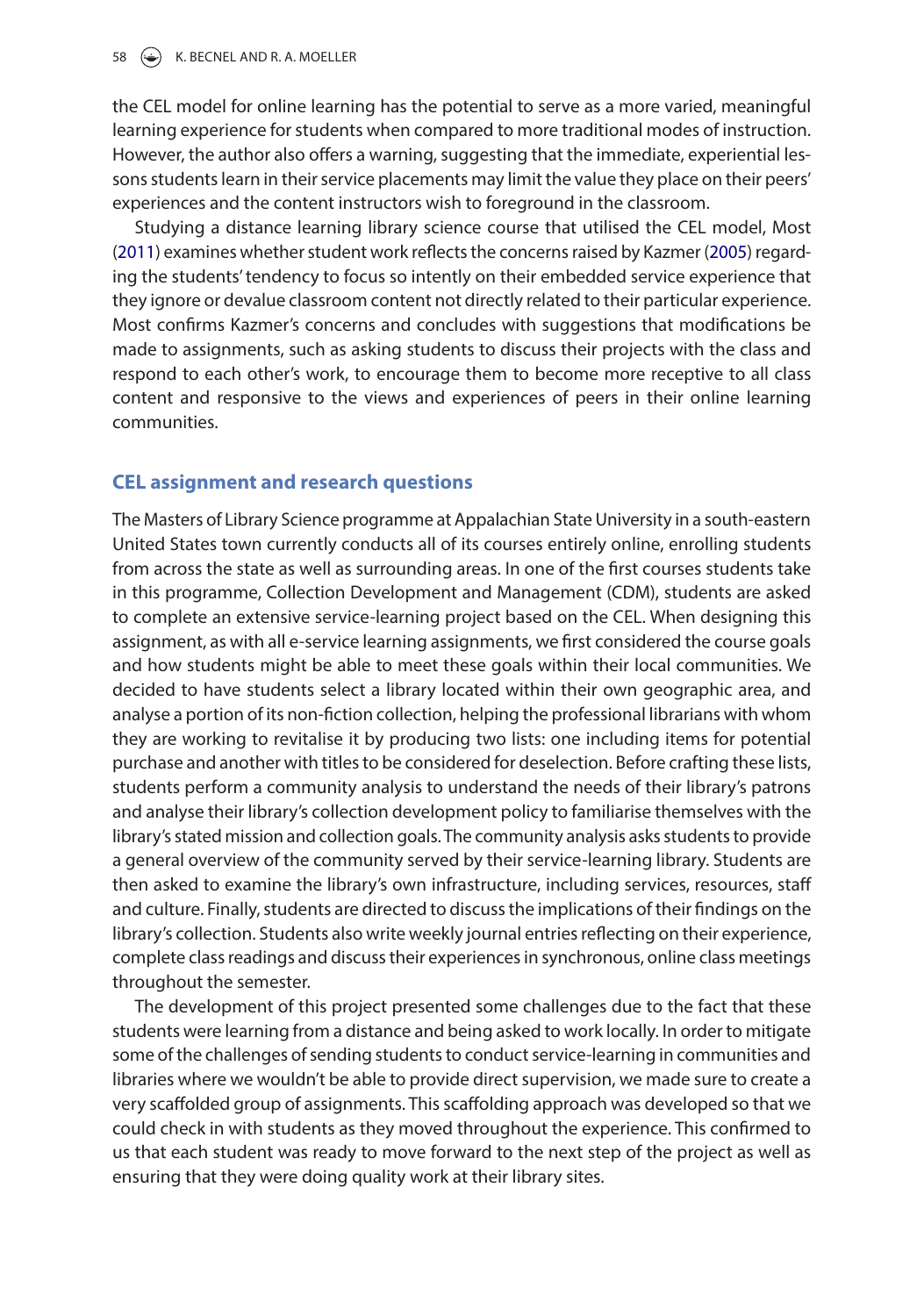As instructors teaching the CDM course, the researchers were interested in what challenges, logistical and otherwise, students might be encountering as they worked through the service-learning process as distance education students. We also wanted to understand what benefits the experience had to offer from the student perspective. Finally, we wanted to discern whether students were developing the 'tunnel vision' that Kazmer ([2005](#page-8-12)) and Most ([2011](#page-8-0)) identify as a danger in community-embedded projects such as this one, or whether instructors' use of relevant class readings and discussions enabled students to fully connect with both the academic theory presented in class and the experiences of their peers.

# **Methods**

To answer our questions, the researchers collected and anonymised the weekly journals and final reflection papers of students completing the service-learning project over the course of a one-year period (22 students in 2013–2014). The researchers initially coded these reflections individually, using an inductive approach in order to allow themes to emerge organically from the data instead of determining them in advance. After the initial round of coding, the researchers met to compare results and agree on significant themes. Emerging themes included the importance of conducting research on a given community before providing service, the support and sense of community provided by class discussion and related readings and, finally, a more nuanced understanding of what a career in librarianship entails. A second round of coding followed this initial session, after which the researchers again met to resolve any differences in assigned codes as well as to interpret and analyse the data.

# **Findings**

#### *Importance of community context*

The first step in the multi-part project asked students to complete a community analysis for which they researched census data, interviewed teachers, administrators and librarians, and generally explored the needs of those people who are potential patrons of the libraries in which they worked. Almost every student took the time to report on this particular aspect of the assignment in their reflections, commenting on how important it was to learn about the community they would be working in before actually doing any work that would affect the citizens of that community. Strikingly, even students who were working in communities they had lived and worked in for years reported on the value of this portion of the assignment. According to one such student:

I have been very busy collecting data to put into my Community Analysis. . . . I have discovered several things that I didn't know. I knew that [my county] has a small minority population; however, I never realized how small it actually was until I saw it on paper. Our school has 530 students of which only 24 are African American. I was also surprised to discover that only 36 of our students are considered Hispanic. Twenty-two students fell into the 'two or more race' category. This essentially means that we have eighty-two minority students. Percentage wise this means that roughly 15% of our student body is made up of minorities. This statistic more than any other has really struck me.

In other instances, students did not necessarily gain new knowledge, but had previous knowledge confirmed or put into greater context by their work on the community analysis. One student, for example, who was a teacher in the school he wrote about, remarked on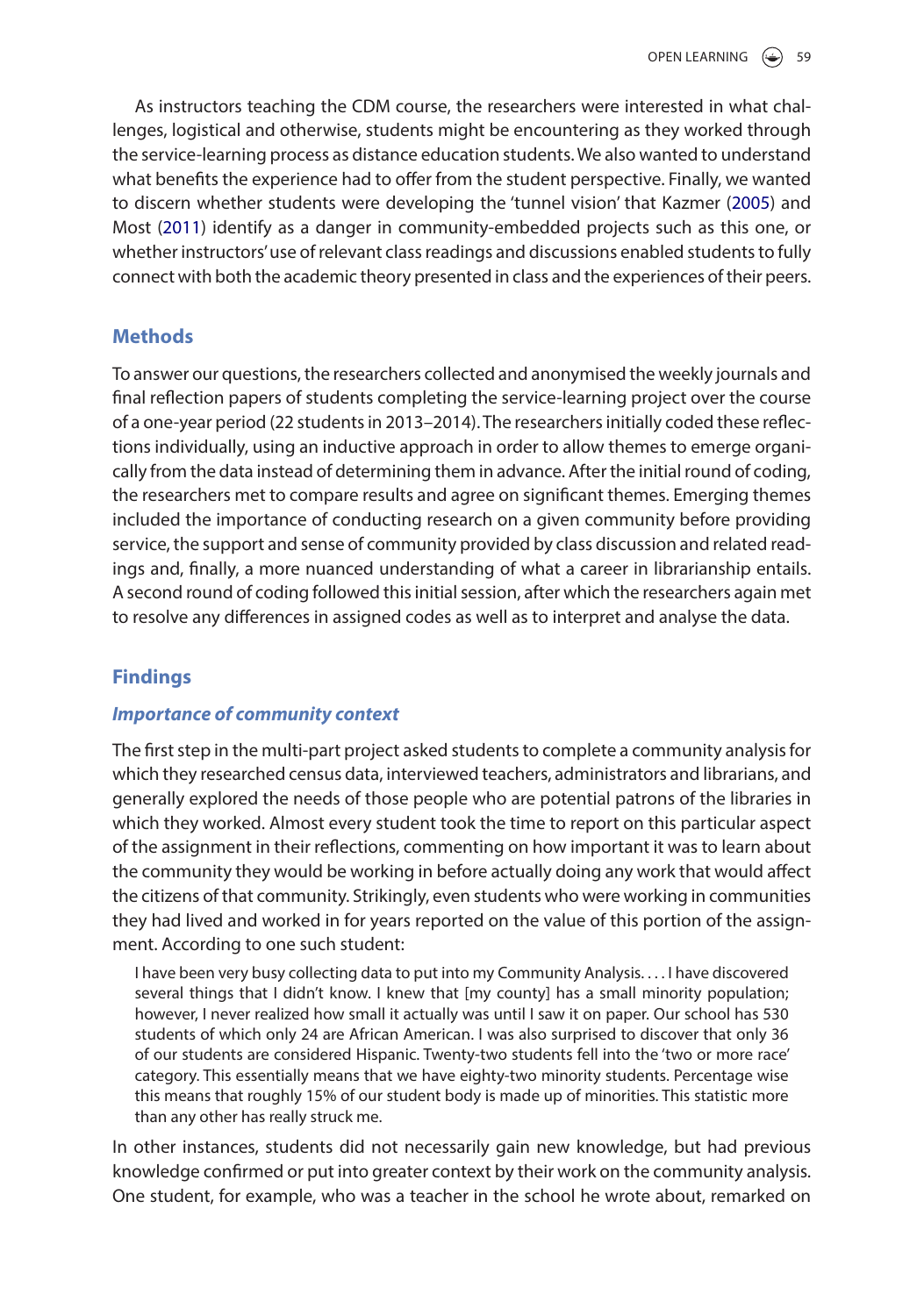how his perception of the difficult home situations faced by many of his students was confirmed and heightened by looking at the 'differences in income and education levels' in his home community as compared to those in the surrounding counties and the state. Several students commented on how important it was to have this increased understanding of a community before making decisions about the resources the local library would be providing to its citizens. One student summed it up this way:

It would be impossible to know the needs of the library 'community' without, at the very least, some basic analysis of the community makeup. I found the community analysis portion of the service learning project to be the most helpful portion because the thorough knowledge base that it gave me of my patrons and their needs helped to inform every decision that I made from there on out.

## *Relevance of readings and discussion*

Another theme that surfaced repeatedly in the data concerned the helpfulness of the course readings and in-class discussions. One student wrote, for example:

I found that readings truly complimented the component that we were working on at that give [*sic*] time; for example, when we read the Selection Theory pdf we were getting ready to begin working on our acquisition list. Having these readings beforehand allowed me to begin thinking about what I was going to be doing in the library and being formulating any questions that I had about the given task at hand. In addition to the classroom readings, the classroom discussions allowed me to see other viewpoints, help reinforce the information learned, and begin thinking about the information in other ways. I feel that without these readings and classroom discussions, I would not have had the understanding that I did about completing the deselection and selection processes.

Another student, having made similar remarks, added: 'It's as if my brain had all these random puzzle pieces floating around, and now, I feel like the puzzle is slowly being put together as a result of our discussions and readings.' These responses indicate that the course readings and discussions helped students to synthesise and absorb all of the information they were receiving about the many disparate factors involved in collection development. As a result, they did not simply accept and seek to emulate everything they saw their partner librarians doing as the best practice. Instead, they were able to articulate questions and critiques regarding the practices they encountered in their partner libraries.

Finding that her school lacked a current collection development policy, for example, one student wrote: 'The policy seems to have been put in place in the late 1980's and has not been updated since that time. While it does give general guidelines for the management of library collections, it does have some problems. Many discussions in [this course] have made me realise the importance of a collection management policy and its place in the library.' Prepared through readings and discussions with an understanding of the theory of collection development as well as how that theory is put into practice in schools across the state, this student was able to view her library's policy with a critical eye and provide useful feedback to the librarian and school administration. Interestingly, some students went even further, beginning to question and critique elements of the library that were only tangentially related to collection development. For example, one student reflected on her media centre's budget: 'I am taken aback by the idea that the budget is causing the librarian at my service learning school to facilitate guided reading groups instead of implementing a flexible schedule which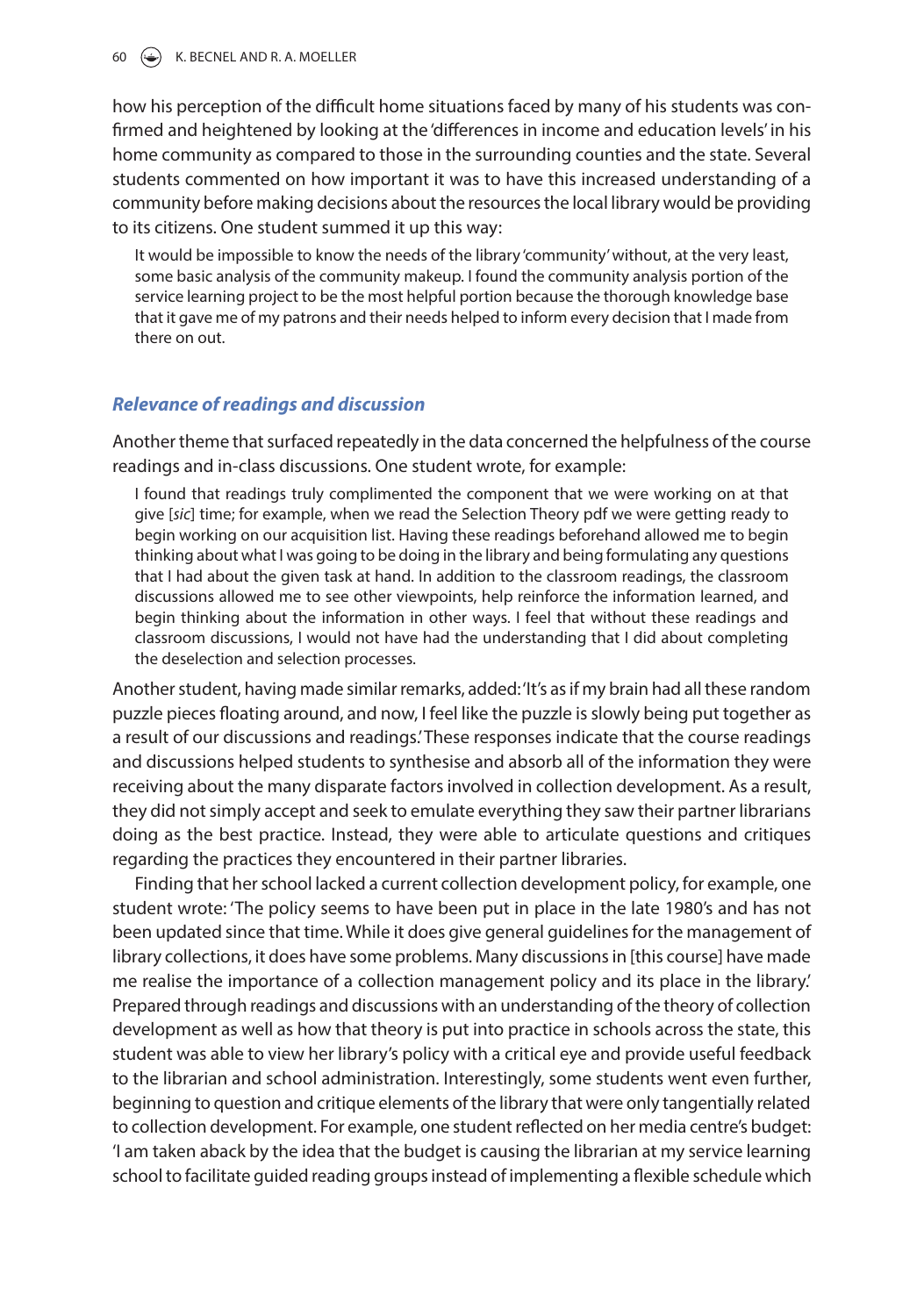would allow her time to collaborate with the teachers. There has to be another way. So, my question is what is the better alternative to this situation I have encountered?'

# *Developing a deeper understanding of the field*

Many students' comments indicated that the service-learning project helped them to come to a more complete understanding of the nature of librarianship, a career for which they had just begun to prepare in earnest. In the words of one student: 'I realise now that I had only a vague idea of what it is, exactly, that school librarians do. Throughout the semester, every assignment has helped with my (rather steep) learning curve.' Another student wrote:

I never thought that library/ media coordinators had easy jobs, but I never realized how complex it is to develop a collection. You can't just go buy random books and hope for the best. You have to consider your audience, the cost, the quality, and about fifty other things that I have found to be a little overwhelming. And forget about trying to randomly search online for a book. There is a method to that too. I think if I am being honest, I thought you just bought books. I never considered all the leg work that goes into choosing a book.

Significantly, this deeper understanding of librarianship caused several students to pause for reflection on whether or not the career they have selected is actually a good fit for them. One student wrote, for example:

I was able to listen to a story time being held for a 2nd grade class, and just loved how engaged and excited they were during their time in the media centre. It really reinforced for me the reasoning of why I chose this path for myself.

Another student had this to say:

I was very worried early on that I might have made the wrong decision choosing this programme to further my education. I really wasn't sure that the day to day business of a library was going to be for me. My concerns were allayed once we started the process of working with our partner librarians.

While these confirmations of students' career choices are certainly comforting from an instructors' point of view, some students learned a different, but equally important lesson – that librarianship, or certain areas of the profession, at least, were not as appealing to them as they had once imagined. One such student explained:

Also this week I learned that I have very little desire to work in a public library as a librarian. . . . . I do not like the lack of control these librarians have. Every aspect of the job has been broken down and a different person/group takes charge of that aspect. I understand this need because the library is part of a system, but it is not for me! I want to be essential in choosing the books under my roof. I want to be a part of why a book is no longer in my collection.

For some students, their perception of librarianship changed and grew not only as a direct result of the collection development project, but because the positive relationships they had forged with their partner librarians had opened the doors to new opportunities outside the scope of the project. For example, one student wrote that she was invited to join her school's Media and Technology Advisory Committee (MTAC) because of the good work that she had done on the collection development project:

Something pretty cool happened today at school - from working with my school librarian I was asked to join the MTAC committee at my school. I usually don't get asked to be on these 'important' committees since I'm the art teacher and technically just a teacher assistant. MTAC had its first meeting today and I was able to get a feel for what it is like. . . . I was really shocked to see on the agenda for the meeting that we would be discussing developing a CDP [collection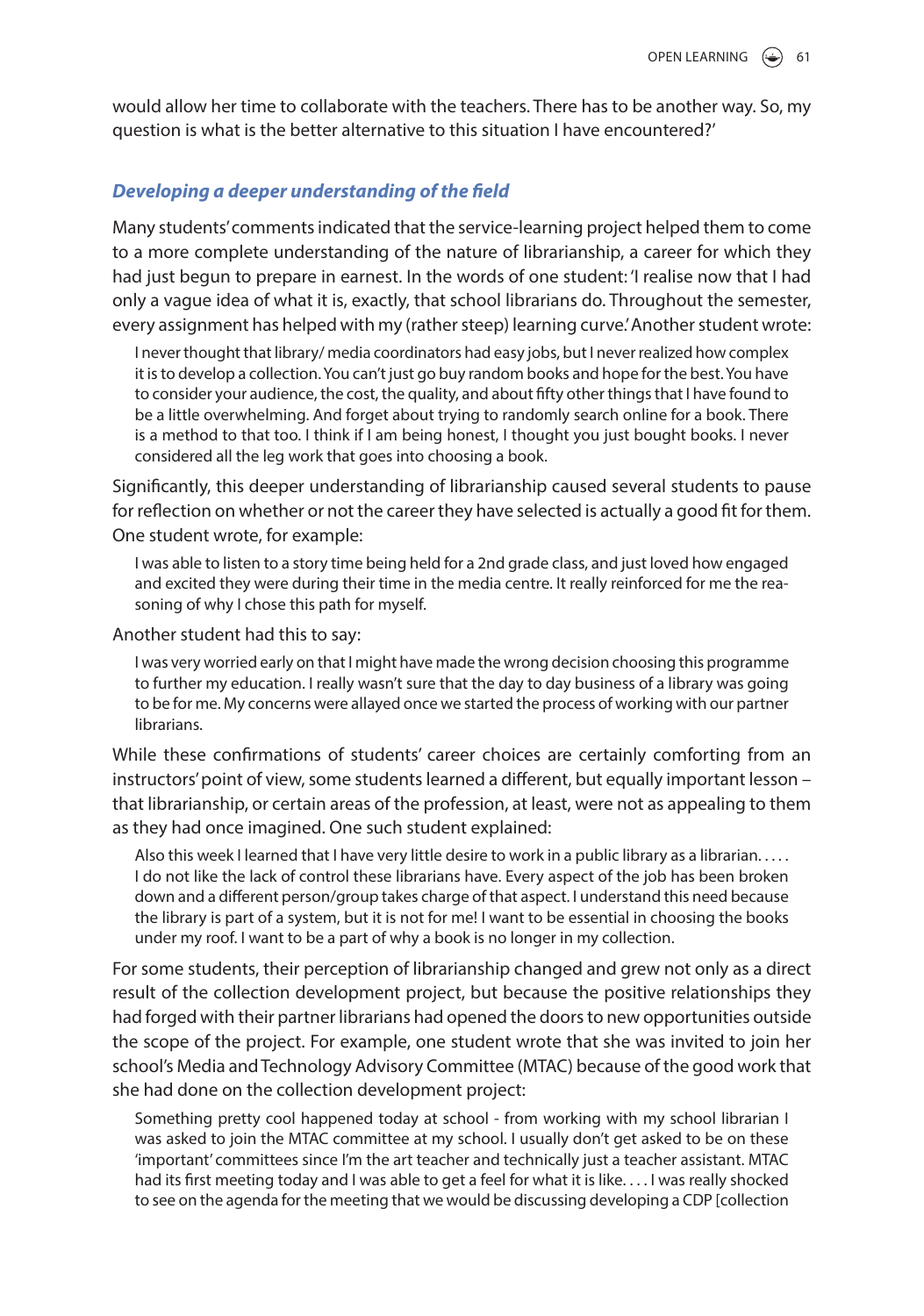#### 62 K. BECNEL AND R. A. MOELLER

development policy] for the school's library and that our librarian is forming a committee of teachers to make selections for developing the 500s section of nonfiction in the library. I was listed as a resource on both of the agenda items. I am excited that our librarian is putting so much trust in me and using the work that I'm doing to improve our library.

In other cases, students were asked to help out in other ways, such as with the school book fair, for example. One particular student noted that 'it was a way I could give back to the librarian, who has assisted me quite a bit this semester.' Experiences like serving on the MTAC or other committees, helping with book fair or assisting with book checkout may not be directly related to the collection development course; however, these activities helped students to develop a fuller understanding of the many and varied roles librarians perform by providing them with some valuable first-hand experience in some of these duties.

## **Limitations and further study**

One limitation of this study concerns the fact that the students initially handed in the reflections and essays examined here as part of a course. Although they were encouraged to write honestly and authentically about their experiences, students may have felt pressured to speak positively about the service-learning assignment and/or to minimise any frustration they may have encountered in order to please the instructors. Students did rate the method of instruction used in the course highly (with an average rating of 4.5 out of 5 for this element on anonymous end-of-course evaluations), which correlates well with the positive responses provided in the writing samples analysed. Nonetheless, in the future, collecting additional data after the course has ended, including a detailed survey, focus group or interviews, might be helpful in delving more deeply into student perceptions and responses.

Furthermore, based on the population enrolled in the MLS programme at Appalachian State University, the sample for this study consisted largely of non-traditional students undertaking a graduate degree in library science while working full time. The specificity of this population, in addition to the small sample size, limits the potential to generalise on the basis of these findings. It is worth noting though, that while they do not necessarily employ the language of 'community-embedded learning,' teachers in multiple disciplines have begun to experiment successfully with assignments that ask students in online courses to undertake service-learning projects in their local communities. The literature includes references to courses in e-learning design (Fasso & Knight, [2015\)](#page-8-13), advanced nursing (Downes, Connor, & Howett, [2014](#page-8-14); Fairchild, [2012](#page-8-15)), business (Hervani, Helms, Rutti, LaBonte, & Sarkarat, [2015](#page-8-16)) and social justice and leadership (Guthrie & McCracken, [2010b](#page-8-17)). Research that looks at how community-embedded learning works across disciplines and diverse student populations could be very useful to instructors considering the implementation of a similar pedagogical strategy.

<span id="page-6-4"></span><span id="page-6-3"></span><span id="page-6-2"></span><span id="page-6-1"></span><span id="page-6-0"></span>Finally, from our perspective as course instructors who conducted synchronous meetings frequently throughout the semester, we observed that the immediate and spontaneous nature of these conversations are conducive to productive discussions with students about their service-learning experience and offer opportunities for sharing knowledge as well as peer bonding. However, because we did not record, transcribe and code the synchronous meetings for this course, we cannot draw substantive conclusions about the effectiveness of synchronous meetings or student response to them. In the future, such data collection and analysis would be helpful to ascertain student response to assignments, as would studies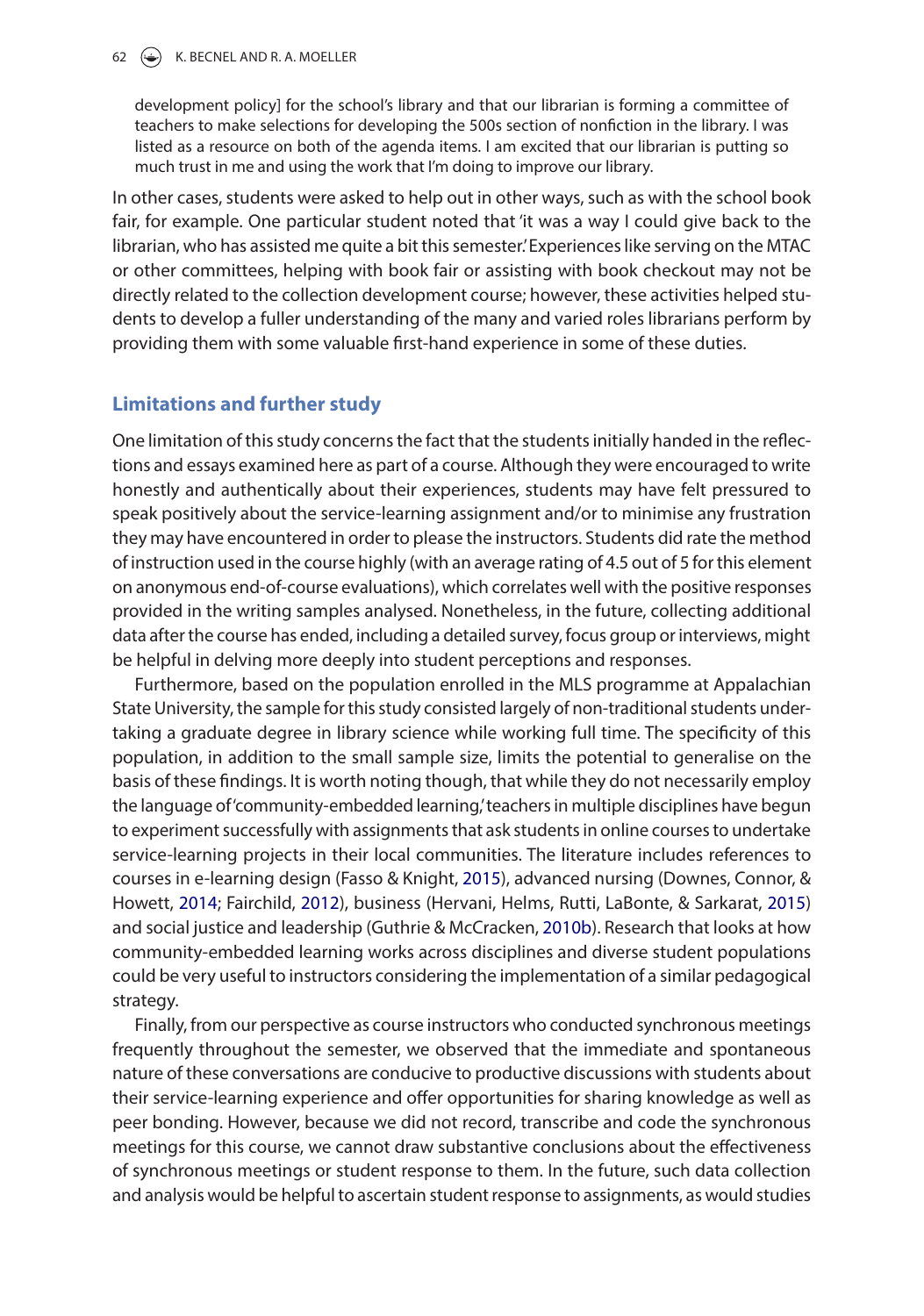that compare various means of communication – specifically synchronous versus asynchronous – in order to determine which work best for helping students to truly engage with their peers' experiences would be helpful to instructors who are assigning e-service-learning or CEL projects.

## **Conclusions and implications**

The overwhelming majority (20 of 22) students indicated that they felt the CEL project was beneficial to their learning of course content and concepts. The researchers learned that students had very few problems finding a service site and that they tended to develop positive relationships with their partner librarians which often led to opportunities to learn and collaborate outside of the boundaries of the service-learning project. Further, though we had feared that students might develop a narrow, limited view of collection development, accepting the methods of their partner librarian – whether good or bad – as the professional norm, the data suggests that course readings and frequent small group and whole class discussions helped the students to develop a nuanced and complex understanding of the collection development process, one that empowered them to objectively view the practices of their partner libraries. Not only did students develop a more sophisticated understanding of collection development, they also deepened their understanding of what it means to work in the profession and reflected on whether this career would ultimately be a good fit for them. Finally, we learned that one of the most time-consuming early pieces of the multi-part assignment, the community analysis, was valuable to all students, even those who had been living and working in their service communities for years. In fact, based on student feedback, it appears that this preparatory piece of the larger assignment – asking students to turn an objective eye on the community they are preparing to serve – was a crucial factor in the CEL project's overall success.

Based on this information, the researchers conclude that the benefits of this particular community-embedded project outweigh the challenges that can come with conducting service work locally as a requirement for an online course. We will run the course in much the same way in the future, building on this initial success. Small modifications will include increasing the number and frequency of class conversations and providing students with some guiding questions to assist them in their small group and written reflections. We will also do our best to keep class sizes manageable (12–15 graduate students per class) because success depends on each student contributing to class conversations and the instructor's ability to respond to each stage of the students' projects in a timely manner.

More generally, this study has led us to the conclusion that community-embedded learning is more than just a way to solve the logistical hurdle of incorporating servicelearning into distance education courses. In fact, when a CEL assignment is fully integrated into course content and used as a cornerstone for crucial conversations, the feared tendency towards tunnel vision drops away and students' eyes are opened to a fuller range of perspectives and experiences, making them more thoughtful, self-aware practitioners upon graduation.

## **Disclosure statement**

No potential conflict of interest was reported by the authors.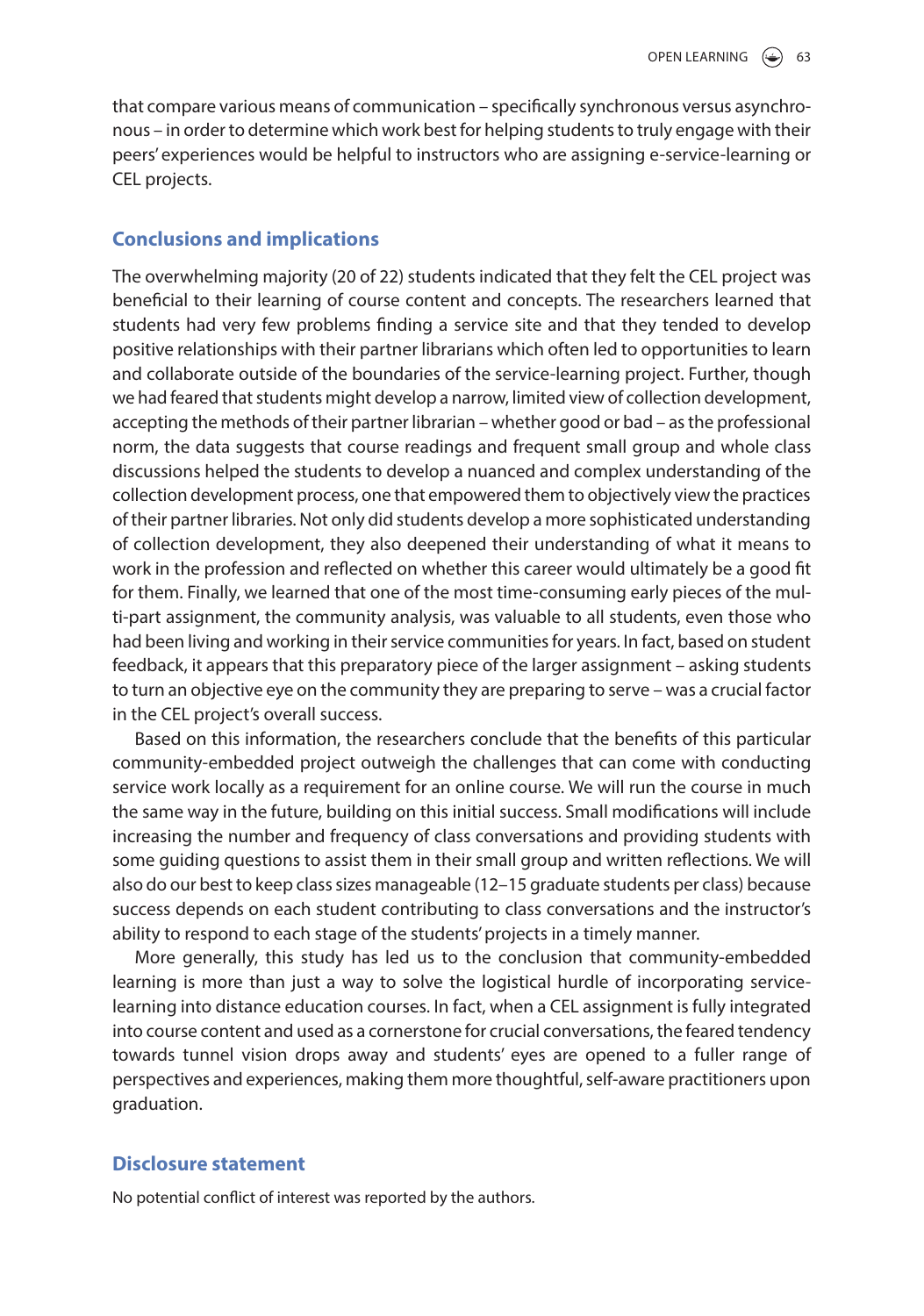#### **Notes on contributors**

*Kim Becnel* is an associate professor of Library Science at Appalachian State University in Boone, North Carolina. Becnel teaches and researches in the areas of distance education, public libraries, and youth literacy and literature.

*Robin A. Moeller* is an associate professor of Library Science at Appalachian State University. She received her PhD in Curriculum Studies from Indiana University, Bloomington. Her research interests are visual representations of information, as they apply to youth and schooling, as well as the use of virtual learning environments.

## **References**

- <span id="page-8-10"></span>Agosto, D. E., Abels, E. G., Mon, L., & Harris, L. E. [\(2009\)](#page-1-0). The internet public library as service-based experiential learning. In L. Roy, K. Jensen, & A. H. Meyers (Eds.), *Service learning: Linking library education and practice* (pp. 133–141). Chicago, IL: American Library Association.
- <span id="page-8-1"></span>Albertson, D., & Whitaker, M. S. ([2011\)](#page-0-0). A service-learning framework to support an MLIS core curriculum. *Journal of Education for Library & Information Science, 52*, 152–162.
- <span id="page-8-6"></span>Bennett, G., & Green, F. P. [\(2001\)](#page-1-1). Promoting service-learning via online instruction. *College Student Journal, 35*, 491–497.
- <span id="page-8-14"></span>Downes, E. E., Connor, A., & Howett, M. [\(2014\)](#page-6-0). An innovative approach to enhance dermatology competencies for advanced practice nurses: Service-learning with a migrant farm worker health clinic. *Journal of Nursing Education, 53*, 710–713. doi[:10.3928/01484834-20141118-15](http://dx.doi.org/10.3928/01484834-20141118-15)
- <span id="page-8-3"></span>Elmborg, J. K., Leighton, H., Huffman, H., Bradbury, J., Bryant, T., Britigan, D., … Miller, C. ([2001](#page-0-1)). Service learning in the library and information science curriculum. The perspectives and experiences of one Multimedia/User Education class. *Research Strategies, 18*, 265–281. doi:[10.1016/S0734-](http://dx.doi.org/10.1016/S0734-3310(03)00003-X) [3310\(03\)00003-X](http://dx.doi.org/10.1016/S0734-3310(03)00003-X)
- <span id="page-8-8"></span>Eudey, B. [\(2012\)](#page-1-2). Civic engagement, cyberfeminism, and online learning: Activism and service learning in women's and gender studies courses. *Feminist Teacher, 22*, 233–250. doi:[10.5406/](http://dx.doi.org/10.5406/femteacher.22.3.0233) [femteacher.22.3.0233](http://dx.doi.org/10.5406/femteacher.22.3.0233)
- <span id="page-8-5"></span>Eyler, J. S., Giles, D. E., Stenson, C. M., & Gray, C. J. [\(2001\)](#page-1-3). *At a glance: What we know about the effects of service-learning on college students, faculty, institutions and communities, 1993–2000* (3rd ed.). Retrieved from <https://www.mnsu.edu/cetl/academicservicelearning/Service-Learning.pdf>
- <span id="page-8-15"></span>Fairchild, R. [\(2012\)](#page-6-1). Hold that TIGER! A collaborative service-learning academic-practice partnership with rural healthcare facilities. *Nurse Educator, 37*, 108–114. doi:[10.1097/NNE.0b013e318250415b](http://dx.doi.org/10.1097/NNE.0b013e318250415b)
- <span id="page-8-13"></span>Fasso, W., & Knight, B. A. [\(2015\)](#page-6-2). Knowledge transfer in community-embedded learning: A case study. *Journal of Education Research, 9*, 267–281.
- <span id="page-8-2"></span>Gerrish, B. ([2006](#page-0-2)). Service learning: A great experience for LIS students. *Colorado Libraries, 32*, 32–35.
- <span id="page-8-7"></span>Guthrie, K. L., & McCracken, H. ([2010](#page-1-4)). Making a difference online: Facilitating service-learning through distance education. *Internet & Higher Education, 13*, 153–157. doi:[10.1016/j.iheduc.2010.02.006](http://dx.doi.org/10.1016/j.iheduc.2010.02.006)
- <span id="page-8-17"></span>Guthrie, K. L., & McCracken, H. [\(2010b\)](#page-6-3). Teaching and learning social justice through online servicelearning courses. *International Review of Research in Open & Distance Learning, 11*, 78–94.
- <span id="page-8-16"></span>Hervani, A. A., Helms, M. M., Rutti, R. M., LaBonte, J., & Sarkarat, S. [\(2015\)](#page-6-4). Service learning projects in online courses: Delivery strategies. *Journal of Learning In Higher Education, 11*, 35–41.
- <span id="page-8-12"></span>Kazmer, M. M. [\(2005](#page-1-5)). Community-embedded learning. Library Quarterly, 75, 190-212.
- <span id="page-8-9"></span>Killian, J. [\(2004\)](#page-1-6). Pedagogical experimentation: Combining traditional, distance, and service learning techniques. *Journal of Public Affairs Education, 10*, 209–224.
- <span id="page-8-0"></span>Most, L. R. ([2011](#page-0-3)). Hands on from a distance: The community-embedded learning model contextualizes online student coursework. *Journal of Education for Library and Information Science, 52*, 295–304. Pierce, J. B. [\(2006\)](#page-0-4). Service learning sustains hope. *American Libraries, 37*, 45.
- <span id="page-8-11"></span><span id="page-8-4"></span>Sanchez, J. ([2009](#page-1-7)). Virtual worlds: New spaces for virtual learning. In L. Roy, K. Jensen, & A. H. Meyers (Eds.), *Service learning: Linking library education and practice* (pp. 169–178). Chicago, IL: American Library Association.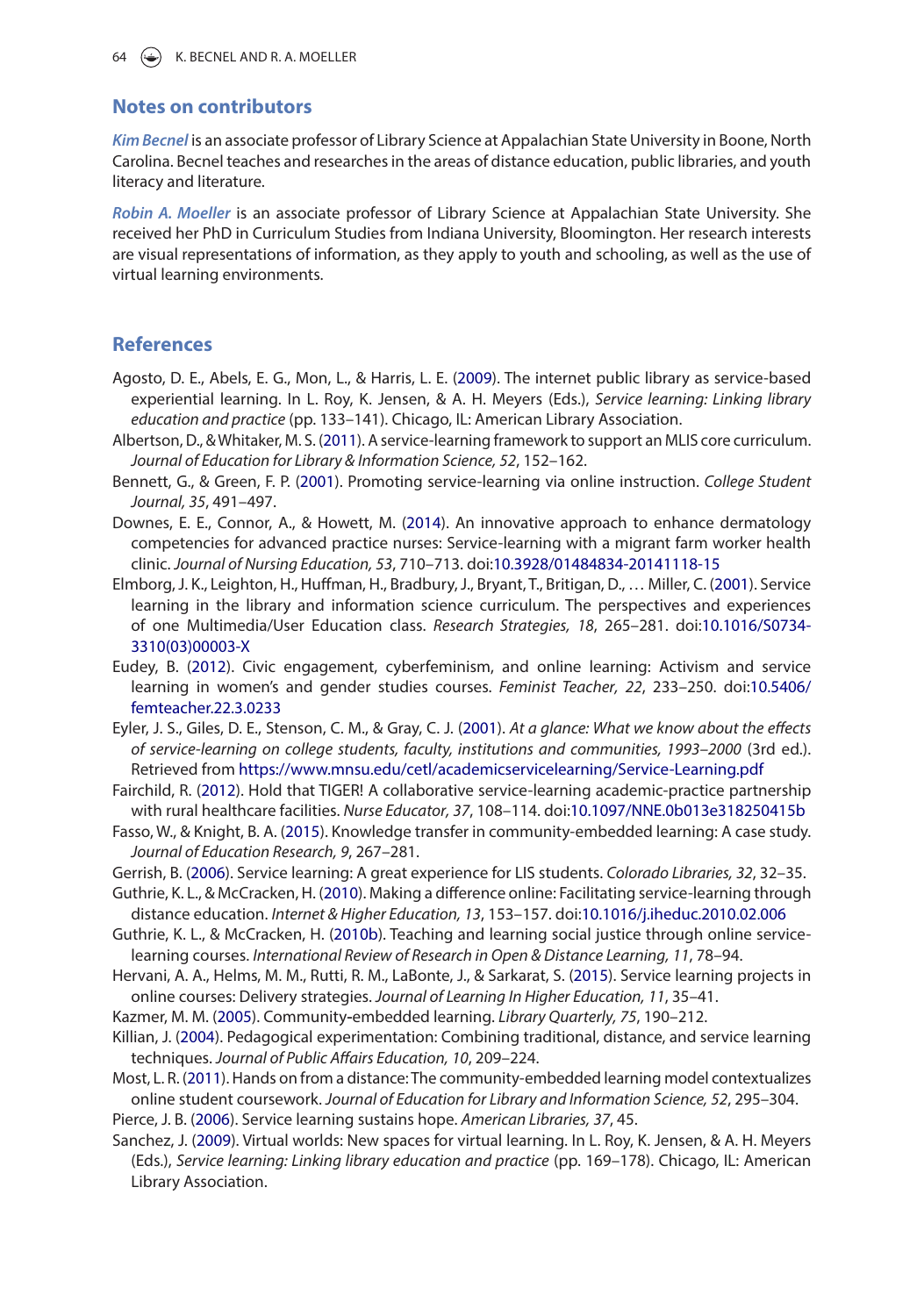<span id="page-9-1"></span>Strait, J., & Sauer, T. [\(2004](#page-1-8)). Constructing experiential learning for online courses: The birth of e-service. *EDUCAUSE Quarterly, 27*, 62–65.

<span id="page-9-0"></span>Waldner, L. S., & Hunter, D. ([2008](#page-1-9)). Client-based courses: Variations in service learning. *Journal of Public Affairs Education, 14*, 219–239.